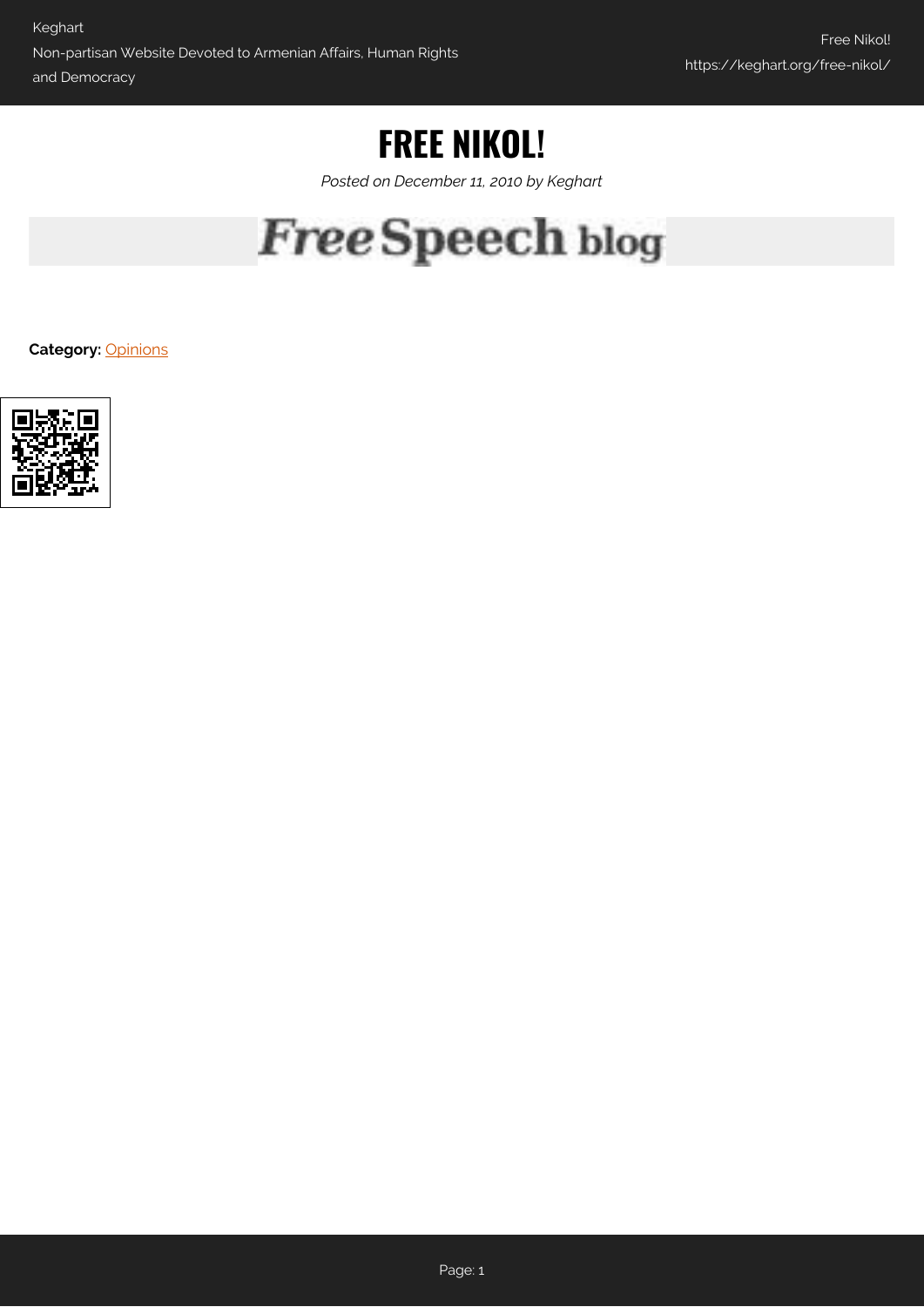Keghart Non-partisan Website Devoted to Armenian Affairs, Human Rights and Democracy

 $\pmb{\times}$ 

 $\pmb{\times}$ 

**X** Nouritza Matossian, [Free Speech Blog,](http://blog.indexoncensorship.org/2010/12/02/free-nikol-armenia/) 2 December 2010Last time I wrote about an Armenian newspaper editor who was abused and persecuted for exercising his right to free speech, it was [Hrant Dink](http://www.indexoncensorship.org/tag/hrant-dink/) in Turkey, cruelly murdered for his courage and principles.

It is with horror that I am now writing to ring the alarm bell for another Armenian editor in Yerevan, Armenia.

**X**Nouritza Matossian, [Free Speech Blog,](http://blog.indexoncensorship.org/2010/12/02/free-nikol-armenia/) 2 December 2010Last time I wrote about an Armenian newspaper editor who was abused and persecuted for exercising his right to free speech, it was [Hrant Dink](http://www.indexoncensorship.org/tag/hrant-dink/) in Turkey, cruelly murdered for his courage and principles.

It is with horror that I am now writing to ring the alarm bell for another Armenian editor in Yerevan, Armenia.

[Nikol Pashinyan](http://www.hra.am/en/tag/Pashinyan) is editor–in-chief of Haykakan Zhamanak (Armenian Times). The 35-year-old journalist is a leader of Armenia's National Congress movement.

Pashinyan was jailed in 2009 during the stormy protests in Yerevan that followed the hotly disputed February 2008 elections and is now serving a 47-month sentence. Despite warnings, he continued to write articles from jail protesting and opposing the present government.

The trial and imprisonment were criticised by Council of Europe, European Union, the United States Government and many other international organisations and foreign governments.

Pashinyan has been subjected to physical and psychological abuse in prison. He has been attacked four times in the last two months. According to reports on 17 November two masked individuals assaulted him while he was asleep. Even before they launched an investigation, prison authorities issued a statement denying the charge, saying that Pashinyan had dreamt it. The journalist presented them with evidence — his bed sheet with footprints of military boots and traces of blood.

Colleagues and editors of major Armenian newspapers and websites organised a protest action in Yerevan urging the Armenian authorities to stop the assaults against Nikol Pashinyan in prison and to release him immediately, running the headline "Free Nikol" on their front pages.

"We call upon our colleagues, journalists and human rights defenders worldwide to support us in our struggle for freedom and justice. We believe that actions of international solidarity will sober the Armenian authorities and empower Armenian civil society in its fight for Armenia without political prisoners," says Isabella Sargsyan from Helsinki Citizens' Assembly Armenian Committee.

You can sign a petition for the release of Nikol Pashinyan [Release Pashinyan](http://keghart.com/Pashinyan_Free)

Nouritza Matossian is the Author of **Black Angel, A Life of Arshile Gorky** and director of the documentary **Hrant Dink, Heart of Two Nations.**